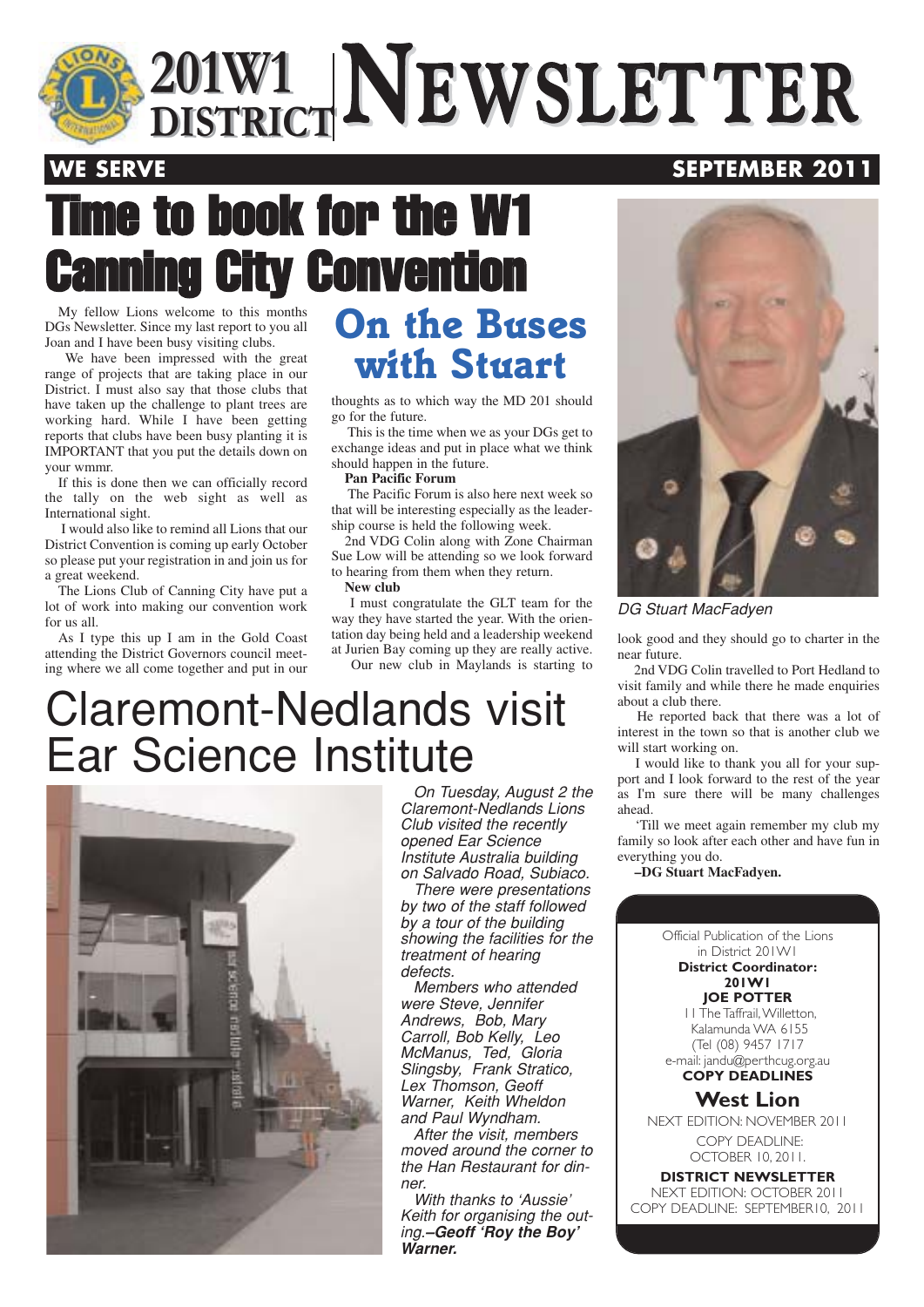# Weekend leadership training: The Essential Juice

The weekend leadership training course *The Essential Juice* will be held at the lovely seaside town of Jurien in the Apex Camp Jurien Holiday Park on the weekend of Friday, November 11 to Sunday, November 13, 2011.

So members of both W-Districts this is an opportunity to come along, meet other Lions, enjoy the fellowship whilst gaining knowledge on leadership.

This weekend is a live-in style event and there is a full program starting with your arrival and settling in between 5.00 to 6.00pm on the Friday night. A light meal together with tea or

coffee, a big welcome and an introduction to the weekends program by W2 Global Leadership Team coordinator Bruce Hearman will start the proceedings. After breakfast on the Saturday morning we will, by 8.20am, "hit the road running" with many interesting segments, some of which are Good Leadership Makes Successful Clubs, The Art of Powerful Presentation, Managing Time Effectively to name only three of them.

Saturday night is the big fun night with a dinner meeting involving everyone.

After breakfast Sunday we are, once again,

## **Marching to 'Fight Dementia'**

There are currently 269,000 Australians living with dementia and the number of people with dementia is set to increase by almost 50% over the next 10 years. By 2050 there will be almost one million Australian's with dementia.

Does someone in your family have dementia? If so, you can help them by visiting www.fightdementia.org.au<http://www.fightdementia.org.au> and signing up as a Dementia Champion and joining the Fight Dementia March on October 13, 2011 at 10.30am at Parliament House.

By doing this you will be supporting Alzheimer's Australia's 'Fight Dementia' campaign. The campaign will seek Federal Government recognition of dementia as a health priority and to take action now to tackle dementia in the 2012/13 Federal Budget.

Terri Richardson, Alzheimer's Australia. Ph 02 6254 4233 Fax 02 6278 7225 Dementia is a National Health Priority

www.alzheimers.org.au<http://www.alzheimers.org.au/>



| DATE:         | Friday, 11 November to Sunday 13 November 2011                                                                                                                                                                                                                           |  |  |  |  |  |
|---------------|--------------------------------------------------------------------------------------------------------------------------------------------------------------------------------------------------------------------------------------------------------------------------|--|--|--|--|--|
| <b>VENUE:</b> | Camp Jurien Holiday Park, JURIEN BAY                                                                                                                                                                                                                                     |  |  |  |  |  |
| COST:         | \$40 per person for the whole weekend                                                                                                                                                                                                                                    |  |  |  |  |  |
|               | Come along, meet other Lions, ENJOV the fellowship whilst<br>Gaining knowledge on Leadership                                                                                                                                                                             |  |  |  |  |  |
| Friday:       | Arrival between 5.00 to 6.00pm, tea/coffee, light meal,<br>Welcome & introduction to programme. Close at 9.00pm                                                                                                                                                          |  |  |  |  |  |
|               | <b>Saturday:</b> Breakfast and on the road by 8.20am, learn about:<br>Running effective meetings<br>Effective Public speaking<br>Managing time effectively<br>To name just a few of the many segments today<br>M/T, Lunch, A/T, then a Dinner Meeting all supplied (BYO) |  |  |  |  |  |
| Sunday:       | Breakfast and on the road by 8.20am, learn about:<br>Managing Upsets<br><b>Team Building Skills</b><br>Self Expression<br>M/T, Lunch all supplied $\sim$<br>Closing 2.30pm                                                                                               |  |  |  |  |  |

Reply by Monday 31" October 2011 to:

PDG Pamela BAIRD PO Box 118, DUNCRAIG EAST WA 6023 (08) 9246 1201 (M) 0427 082 674 e-mail: pamela.baird@amnet.net.au

**NAME** 

CLUB:

If sending cheque please make it payable to District 201 W1 Page 2 – 201W1 District Newsletter – September, 2011

"on the road" by 8.20am with more interesting topics and to name one of them it is Managing Upsets which I think all of us can relate to.

Lunch is at 12.30 with a closing session afterwards, finishing by 2.30pm.

I am sure you will agree it is a full weekend but you will enjoy it and go away feeling rejuvenated. I would like club presidents to encourage their mem bers to attend and, with the cost of \$40 for each participant to cover entire weekend, I am sure your club could pay and, in the future, reap the benefits. So please clubs support your leadership teams who give their time and energy for the betterment of our wonderful organisation Lions.

**–PDG Pam Baird,**

**W1-GLT Chairperson.** 

**e-mail: pamela.baird@amnet.net.au**

## Skin cancer screening detects lesion referrels

On Saturday, August 20 the Lions Skin Cancer Screening Caravan attended at Hollywood Subiaco Bowling Club where screening was conducted from 9.00am to 3.00pm by PDG Colin Beauchamp and three others.

There were 74 people who attended. The results were as follows: There were 40 males and 34 females. Those who met the at-risk criteria (three or more of 10 risk factors) were 32. Number of lesions referred for further investigation 17. Possible life threatening lesions 11. Comment: All lesions are suspect until otherwise proved by pathology.

Those who attended came through: The Bowling Club 19, Claremont Nedlands Lions Club 18, registered on the day five, and all through the article printed in the *Subiaco Post* newspaper.

## Did you know.

• 284 million people are visually impaired

• Of these, 39 million are blind, and 245 million have moderate or severe visual impairment • YET 80% of blindness is avoidable

• 90% of people with visual impairments live

in developing countries • In Australia, approximately 518,500 people are vision impaired in both eyes

• Almost 65% of visually impaired people are over 50 years of age

Thursday, October13, 2011 is World Sight Day. The Lions Eye Health Program (LEHP) needs you to spread the word that vision loss and blindness can be prevented if detected and treated early.

Encourage your family and friends to have their eyes tested during the month of October. For more information on avoidable vision loss visit the LEHP website www.lehp.org.au.

Source: www.vision2020.org

### Garry needs help!

PDG Garry Irvine is making an urgent call for help.

You see Garry needs a high back wicker chair the sort of thing your great, great grandmother used to sit in.

It will be part of a display for the 2012 MD Convention at the Burswood Convention Centre for seven days from May 7-14 next year. If you can help contact Garry by email on: gaz41@internetexpress.net,au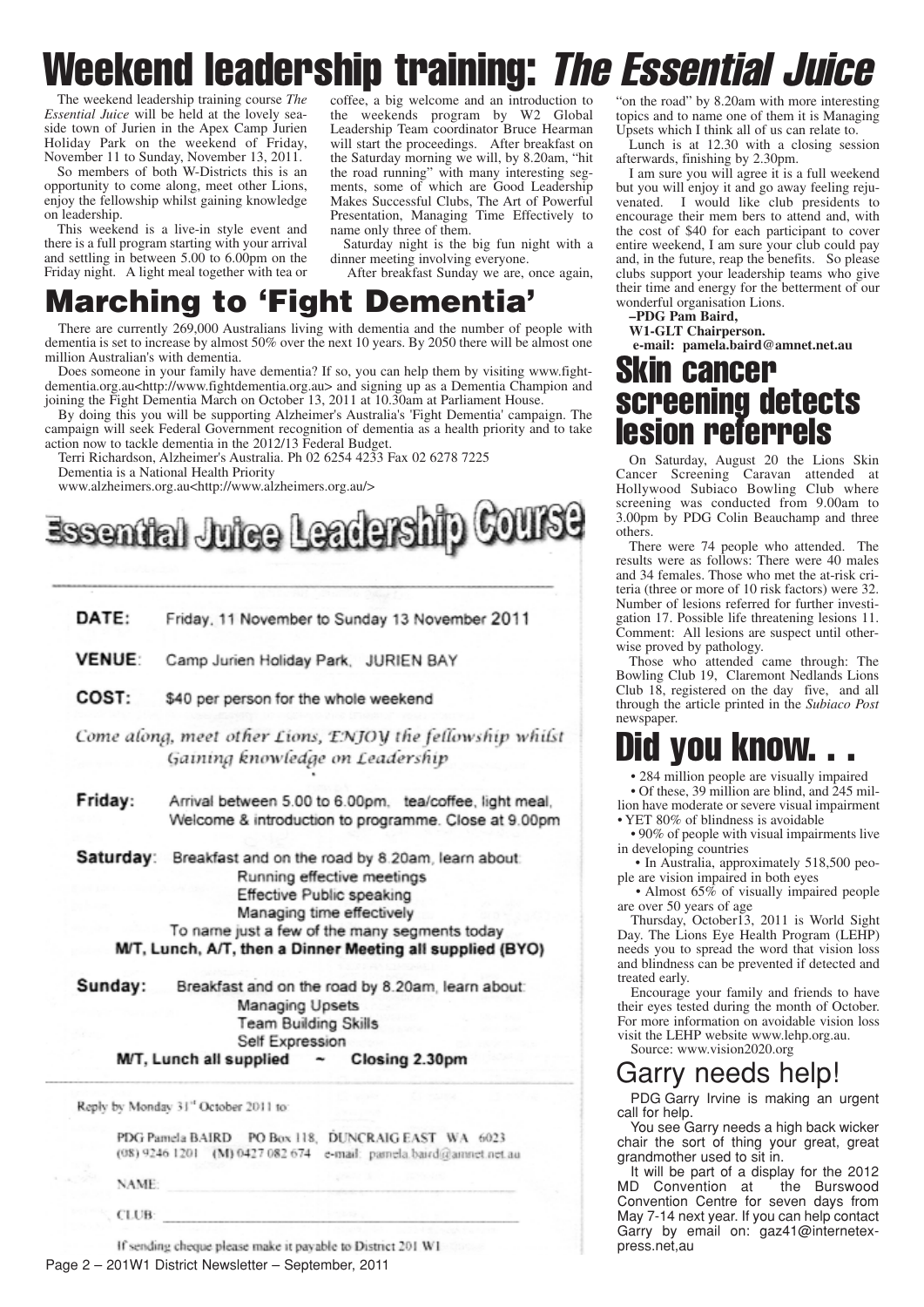# Showtime District Convention looms

The newly appointed State Governor of Western Australia, Malcolm McCusker AO QC, will open the W1 Showtime Convention in Cannington on Saturday morning October 8.

Be early and you won't miss the Flag Ceremony that features the local Cannington Air Cadet unit, with Leos to play a supporting role.

Reverend Kaye Mould will conduct the Remembrance Ceremony, with members from Lions Clubs, or family members, asked to receive a remembrance token. You can be assured that this will be a moving ceremony.

Business sessions, nominations, voting and guest speakers will be interspersed with food, drink, friendship and laughter.

Andrew Hogan CEO from InvoCare leads the guest speaker list as well as those from within Lions.

A day out for the ladies is spending the afternoon touring the Swan Valley and making choices to purchase wine, ice-cream, chocolate, or maybe a little of both. Sounds yummy dosen't it.

#### **Food, drink and more**

Food, drink, entertainment, prizes, dancing and fun will be the order of the night for *Stuart's Knees Up* on Saturday evening. Don't forget to come dressed as your favourite showtime character choose from . . . Wicked, Snow White, Singing in the Rain or whatever else takes your fancy.



Left to right, Bernice Marwick, VP Lion Elizabeth Valeriani, Citizens of the Year Les and Eileen Turner, Margaret Cockman OAM, Eileen's sister and Freeman of the City of Wanneroo and Douglas Valeriani, last year's Citizen of the Year. PICTURE: Emma Stritch.

### How to live a long and healthy life in the 21st century–Professor Ian Constable

The Ian Constable lecture 2011I to be presented by Professor Ian Frazer an internationally renowned co-creator of the technology for the cervical cancer vaccines. "Now, free, and perfect?

**Where:** Octagon Theatre The University of Western Australia **When:** Monday, October 17, 2011 at 5.45pm for 6pm start. Enquiries to . The Institute of Advanced Studies Tel: (08) 6488 1340 or las@uwa.edu.au

All welcome to this free event. **Tickets:** Are essential to gain entry and

are available from the Octagon Theatre Box Office. Tel: 6488 2440, Mon-Fri 12.00 – 4.15pm

Early bookings are advised, limit of six tickets per customer applies.

Gail Mason, Office Manager Lions Save-Sight Foundation (WA) Inc LEI Building 2 Verdun Street, Nedlands. WA 6009. Ph: 9381 0767. Fax:9382 1171 www.lssf.org.au



## Phil Caunt takes a bride . . .

Congratulations to Lion Phil Caunt on his decision to call a halt to his single status. Cabinet secretary Phil has been the best to our knowledge sorting out immigration papers so as to allow his bride entrance into Australia.

Best of luck Phil from all of us.

The continental breakfast at the Metro Hotel, Canning Highway, South Perth is the place to be Sunday morning. A reminder that all you need to do to attend the breakfast is to fill in the box on your registration form.

Secretary Ross Fulford is now checking the PO box on a regular basis so we look forward to receiving your registration form very soon, as they say, it's in the post.

Please feel free to contact me in the evening on 9354 1316 if you have any concerns or questions. Our convention website is ShowtimeW1@westnet.com.au if you prefer to make contact that way.

**–Robyn Brown,**

**201 W1 Convention Chairman.**

## Citizen of the Year award presented at **Wanneroo** changeover

The Lions Club of Wanneroo held their annual Changeover Dinner on Monday 11th July 11 at the Wanneroo Sports and Social Club. Club.

New board members were inducted for the new fiscal year. The past and new presi-The past and new president, Tess MacLean thanked her fellow Lions for the support they had given her over the past 12 months.

More than 60 Lions, partners and guests attended the dinner including representatives from several local Lions Clubs.

Lion Elizabeth Valeriani hosted the evening and presented The Citizen of the Year Award to Les and Eileen Turner.

Les was a founding member of the club over 40 years ago, and was the third president. Eileen, a member of the Lions Axillary, organised many projects out of their front room at the chicken farm. Over many years they have been involved in St. Johns, the Historical Society, and the Agricultural Society. Eileen was also involved in the school canteen and running girls to netball. This is just to name a few.

Les founded five new Lions clubs and was the driving force in the founding of the Lions Eye Institute and getting Ian Constable on the team.

Lion Emma Stritch-Day was awarded the Lion of the Year Award, which was a complete surprise to her. She also hopes to continue helping the local community for many years to come. Lion Emma is the new club secretary.

An enjoyable evening was had by all. The Wanneroo Lions Club would like to thank everyone for their support and attendance on this evening, and looks forward to continuing their work within the community for many more years to come. One project coming up is the sale of our famous Lions Christmas Cakes and Puddings.

Wanneroo Lions Club meets every second and fourth Monday of the month at Wanneroo Sports and Social Club, Crisafulli Avenue. They are always happy to welcome new faces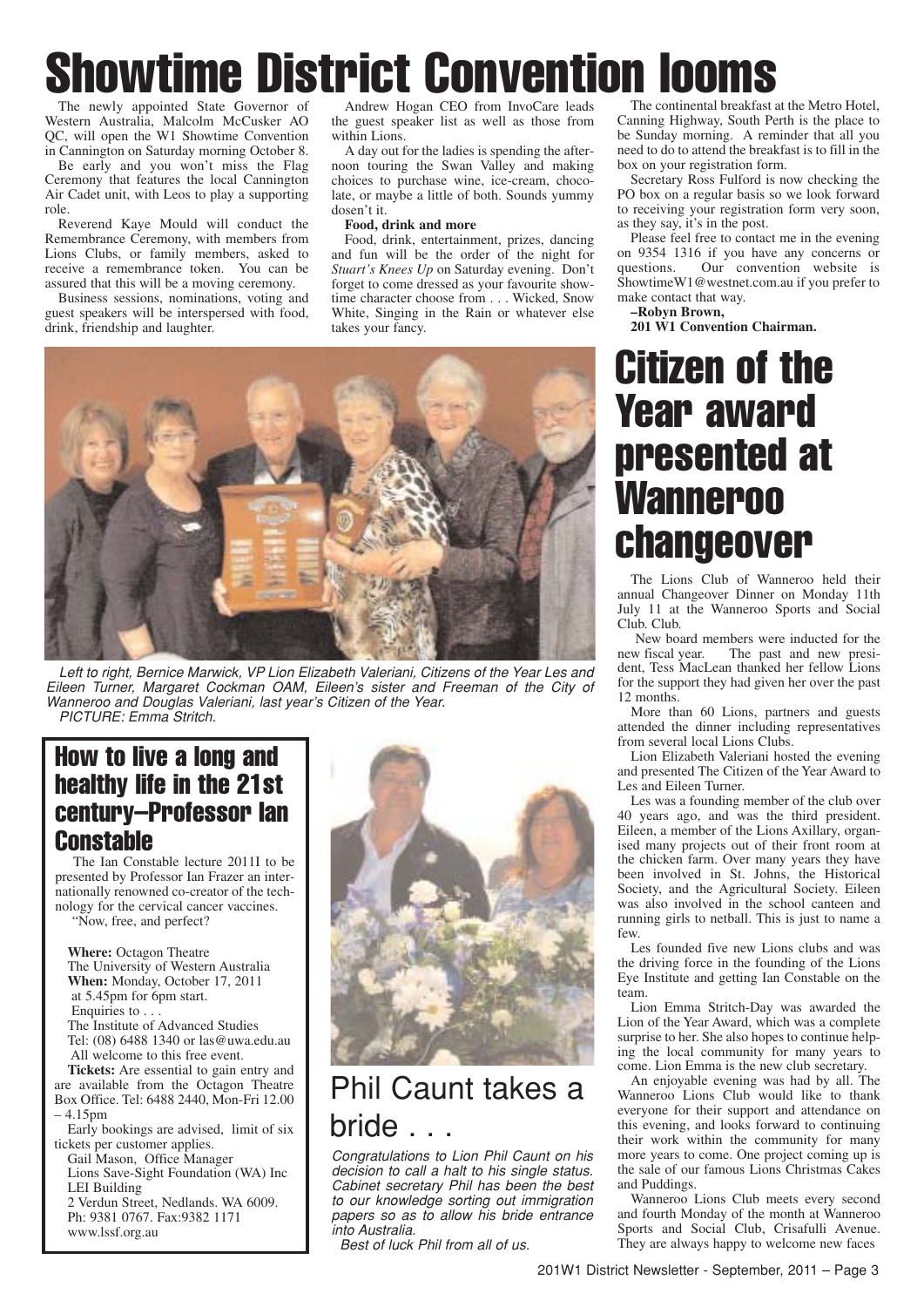# Kambalda Lions park re-opens

The re-opening of the Lions Park in Kambalda went off without a hitch according to Eddie Rochester.

The park was first built in about 1982 and the local council since revamped and moved it and as Lions were the original builders they have renamed it in honour of the Kambalda Lions.

DG Stuart MacFadyen tell us that he was informed there were about 200 people with many ex-Lions at the rededication and some of the Kalgoorlie Lions were present.

Lion Eddie Rochester (below) is pictured with the Shire President Malcolm Cullen at the re-opening of the Kambalda Lions Park.







# "EXEMPLARY SERVICE AWARDS" DING FREE TO GOOD

**Do you know a person that has done good within the community and is not a Lion?**

If you know of anybody that fits this description please contact me for an application form, or go to the Lions Exemplary Service Award website and print out the form. Complete it and send it to me. Then I will gladly work on getting a plaque ready for that person.There has to be plenty of deserving public spirit minded people out there particularly with all the disasters that have been going on lately.

I am feeling a rejected, dejected Lion - So please give me some work to do!

–Jill Middlemass, District 201W1 Chairman, Exemplary Service Award.

http://lionswa.org.au/page/Exemplary-Service-Awards.aspx Ph: 93420999 Email: jillmiddlemass@westnet.com.au

# Morley Lions Flea Market

First up was Lion Harvey at 5am to set out the boxes and signs and tables for our stall. Although rain was predicted, apart from a brief shower or two during the night the day was fine and even warm.

Lion Val Lupton arrived at 6am with a car load of goods, following a delivery from Lion Sandra and one from Lion Barbara during the week.

By the time 8.30am came around Lion Harvey took over the stall while Lion Val drove home to get Lion Arthur, returning almost immediately and then Lion Harvey and Lion Arthur set off to collect the stall money.

The market was quite a big one and there were 180 bays. The Flea market total was \$1446.

Later Lion Vicki and Lion Peter arrived to help out and the stall was kept really busy and made it \$320 - which must be some sort of record.

Lion Theo was on site and surprised us by returning to the stall with an armful of long paddles suitable for canoes. Everyone helped pack up and Lion Harvey was returning later to check for rubbish.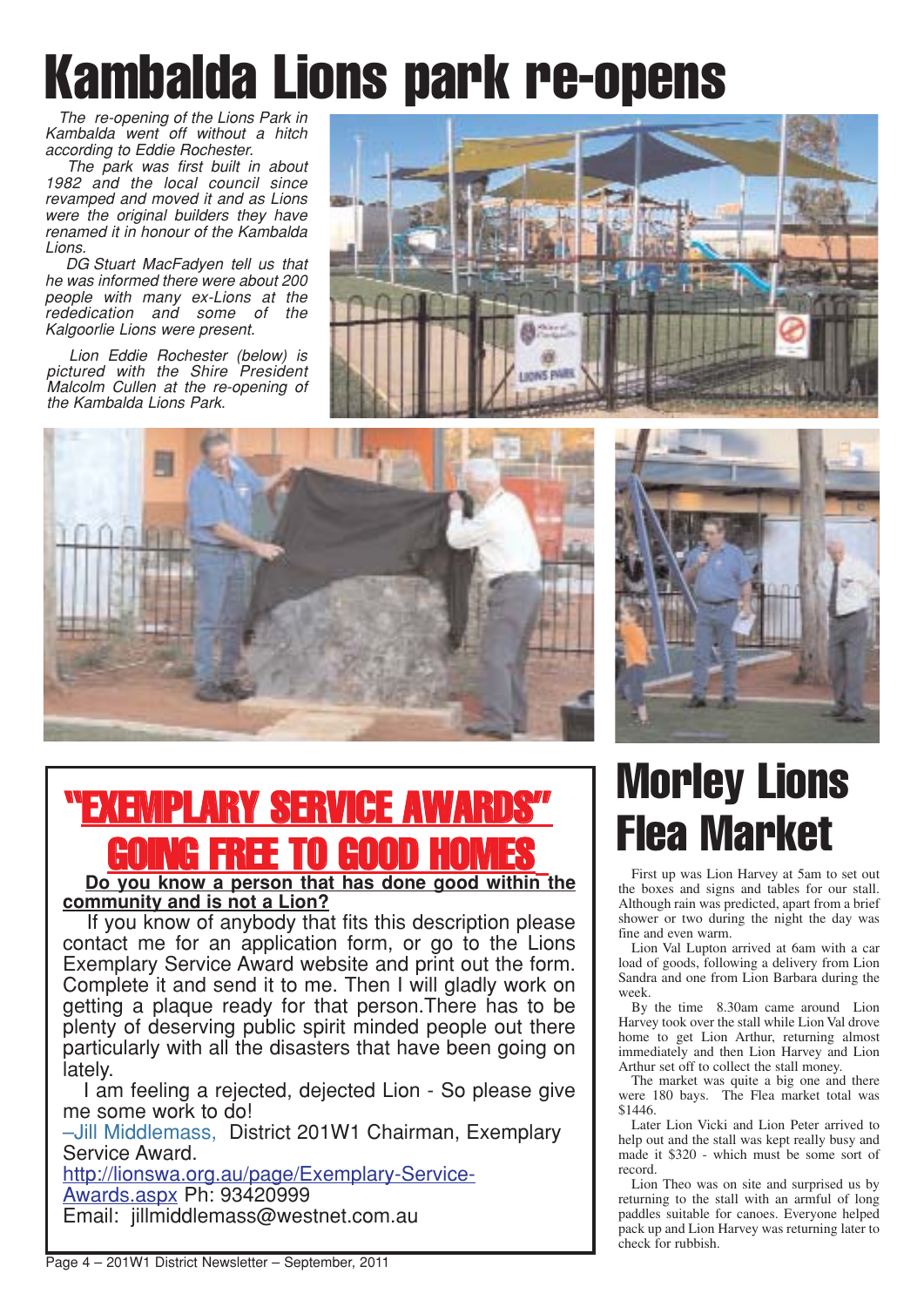# Home Hospitality replaces informal reception at the 2012 MD convention

PDG Bill Robertson chair of the 2012 MD convention advises readers that during the convention in Launceston "we advised members there that there would not be an informal reception on the Friday night at the start of the convention, this has been replaced with *'club hospitality'* a slight change from previous **'home hospitality**'. Clubs within the metro area of Perth would like to meet and host Lions from around the country with their members and partners acting as hosts for the evening."

For members who have not attended a convention in Perth before the 2012 convention will be held at the Burswood Convention Centre where all activities except for two or three dinners which will be held offsite.

Meanwhile planning for the Lions "Gold & Diamond" Convention in Perth is well under way and registrations are starting to come in.

Details of the functions to be held at the convention have been updated regularly and are available on the registration form that can be downloaded from our website http://www.lionsclubs.org.au/perth2012convention/

#### **Accommodation**

As you would expect from a State enjoying a mining boom accommodation in Perth, depending on star rating is at a premium and if members are attending the convention it is recommended that you consider booking as soon as possible - there are links on the website for accommodation, including caravan parks, as well as tours to complement your trip to WA.

The Tourism WA website can be located http://www.westernaustralia.com/au/Pages/Wel come\_to\_Western\_Australia.aspx and has a lot of information about what is happening in WA,

The program for the convention is currently being finalised, however we are looking at providing entertaining and informative key note speakers as well as conducting part of our "Lions WA Children of Courage Awards" dur-



PDG Pam Baird tends to a would be conventioneer at the Perth Convention stand in Launceston.

ing the weekend to complement the other youth events.

#### **Registration forms**

The registration form and news sections of the website are regularly updated. While the 2012 convention committee were at the Mildura and Launceston conventions we invited members to lodge their name and email addresses so we could update them with regular news articles, currently we have over  $\bar{7}00$ 

email details on our database. If members would like to be included on this list, submit your details to the website which is listed on the website.

We in Western Australia are all looking forward to meeting and greeting our Lions friends from interstate to make them welcome and to show them a good time.

**–Bill Robertson APM**

## **MD Convention Chairman.** Getting to know Morley Lion Don Levy

Lion Don Levy (pictured) was born in Wellington, New Zealand on July 20, 1926. He moved to Sydney at the age of four and lived with his family in Vaucluse, Sydney.

Between the ages of seven and nine Don missed two years of schooling due to diphtheria, whooping cough and mastoids ears.

At the age of 14 Don left school to start his studies in Accountancy and at 15 years passed



his first exams. Don worked and joined the Fire Brigade Reserve before joining the RAAF. He was passed fit for all flying duties and discharged from the Air Force Surplus to requirement. Don did 12 months training in RAAF as a pilot and joined the Commonwealth Reconstructing at Sydney Technical College. Don passed all of his accountancy exams at age 20. Don trained as a teacher and passed his exams with Australian Honours and was posted to Wollongong Technical College and became Head Teacher.

He married Anne in 1949 and has three lovely daughters, Dianne, Robyn and Amanda. Don said he was approached for job in New Guinea as Finance Director for an airline with War Ace Bobby Gibbes, who was in financial difficulties.

Don established his own accountancy practice from 1951 to 1959 in Port Moresby. Returning to Australia as his children were unable to study in Port Moresby. They lived in Sydney, where he was made Chief Accountant for Australian Fixed Trust. Don became Secretary to Belfalds Ltd, a store with 23 branches and then transferred on loan to Wellington, New Zealand for two years to help a Finance Company install new system of accountancy. Later Don and family moved to Perth where he became finance director to a mining company which did not continue so he established his own accountancy practice in West Perth. He was a senior partner in Levy, Fowler & Company.

During this period Don became president Alexander Park Bowling Club, president Police Community Safety for Stirling Bayswater for four years and treasurer for two years. He joined Lions in Sydney in 1960 and was president of the Ku-Ringai Club, president Wellington South club, chairman Youth Exchange on District Cabinet, New Zealand. President City of Perth Club, joined Morley Lions Club and was a president four times. Don was granted an Advance Australia Award 1993, Melvin Jones Award 2003,Life Member Lions Award 1993, Gold Police Award 1993, Stirling Council Citizen Award. Morley Lions Youth - Don Levy Bursary is granyed to a student each year from 2000 (40th anniversary) and three students in 2010, International President Lions 2003 Appreciation award, Over 23 Lions awards including Star Award Don has held all positions in Lions including: Cabinet Secretary, Deputy District Governor, Zone Chairman, Extension Chairman, Chairman Finance for 201W1 & W2, Guiding Lions three clubs and Chairman of Leos.